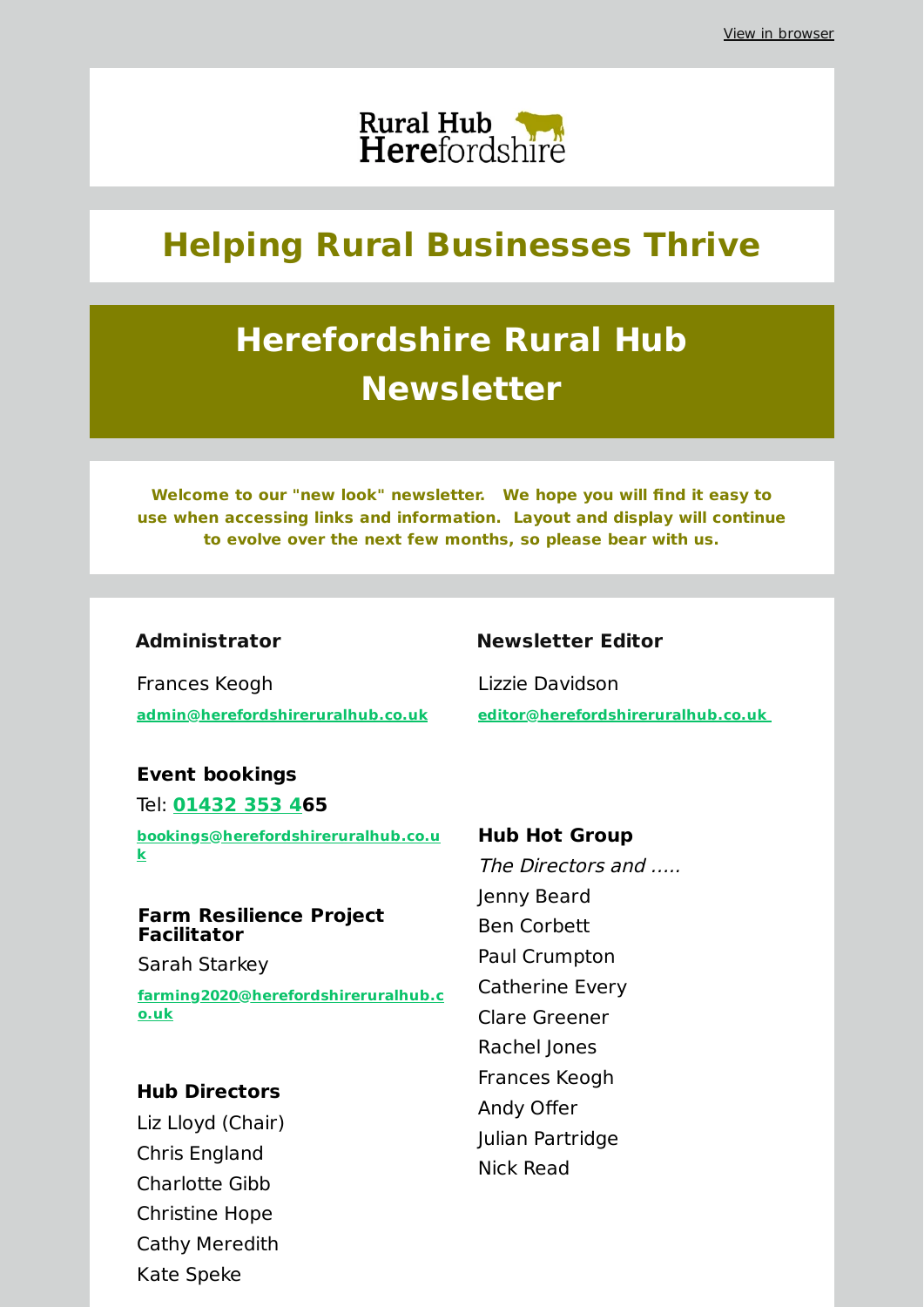## **Some thoughts from Liz Lloyd, Herefordshire Rural Hub Chair**

We've all heard the old tale of the local vicar, admiring the view across the valley, saying 'isn't it wonderful what God and the farmer can do together?' 'Yes', said the farmer 'but you should have seen the state of things when He did it on his own'.

The concept of rewilding has met enthusiastic press coverage. Now Putin's war highlights Britain's food fragility and we face the contrasting but conjoined twins of a lack of government interest in creating a strategic framework for food and powerful supermarkets' grip causing a retail price war over staple foods such as eggs and milk.

Somewhere there's an opportunity for inventive, imaginative and energetic food producers to bring some sense to bear. Now is the time to seek out opportunities, book yourself on a course, or go to an event to help underpin the resilience of your business.

## **Too Good Not To Share!**

#### **A really useful website** - [GCFGlobal](https://edu.gcfglobal.org/en/?utm_source=newsletter&utm_medium=email&utm_campaign=name_latest_herefordshire_rural_hub_newsletter_may_2022&utm_term=2022-04-29)

This website has a huge range of tutorials for pretty much anything you might want to do on a computer. It includes historic versions of Windows and Mac OS as well as different versions of Microsoft Office.

#### **Be Smart!!**

The International Mobile Equipment Identity (IMEI) number is **a unique identification or serial number that all mobile phones and smartphones have**. It is normally 15 digits long. The IMEI number can be found on the silver sticker on the back of your phone, under the battery pack, or on the box your phone came in, it can also be obtained in your 'settings' or by keying in \*#06# to your phone keypad. **You should retain a record of your phone's IMEI number.** You need this information if the phone is lost or stolen. And don't keep a note of it on your phone as it defeats the object!

## **Basic Payment Scheme 2022**

## **Key dates**

- **16 May** last day to submit a BPS application without penalty. This is also the deadline to transfer BPS entitlements for 2022.
- **10 June** last day to submit a late BPS application, with penalty. This is also the deadline for making certain changes without penalty to a BPS application that was submitted by 16 May.
- Transfer land parcels and BPS entitlements You can transfer land parcels and BPS entitlements for 2022 **until 16 May**, using the Rural Payments service. You can also add land by email

#### **Basic Payment Scheme Rules and [Guidance](https://www.gov.uk/guidance/basic-payment-scheme-2022-rules-for-2022?utm_source=newsletter&utm_medium=email&utm_campaign=name_latest_herefordshire_rural_hub_newsletter_may_2022&utm_term=2022-04-29) on Gov.UK**

**Defra guidance on Delinked [Payments](https://www.gov.uk/guidance/delinked-payments-replacing-the-basic-payment-scheme?utm_source=newsletter&utm_medium=email&utm_campaign=name_latest_herefordshire_rural_hub_newsletter_may_2022&utm_term=2022-04-29) which will replace BPS in 2024**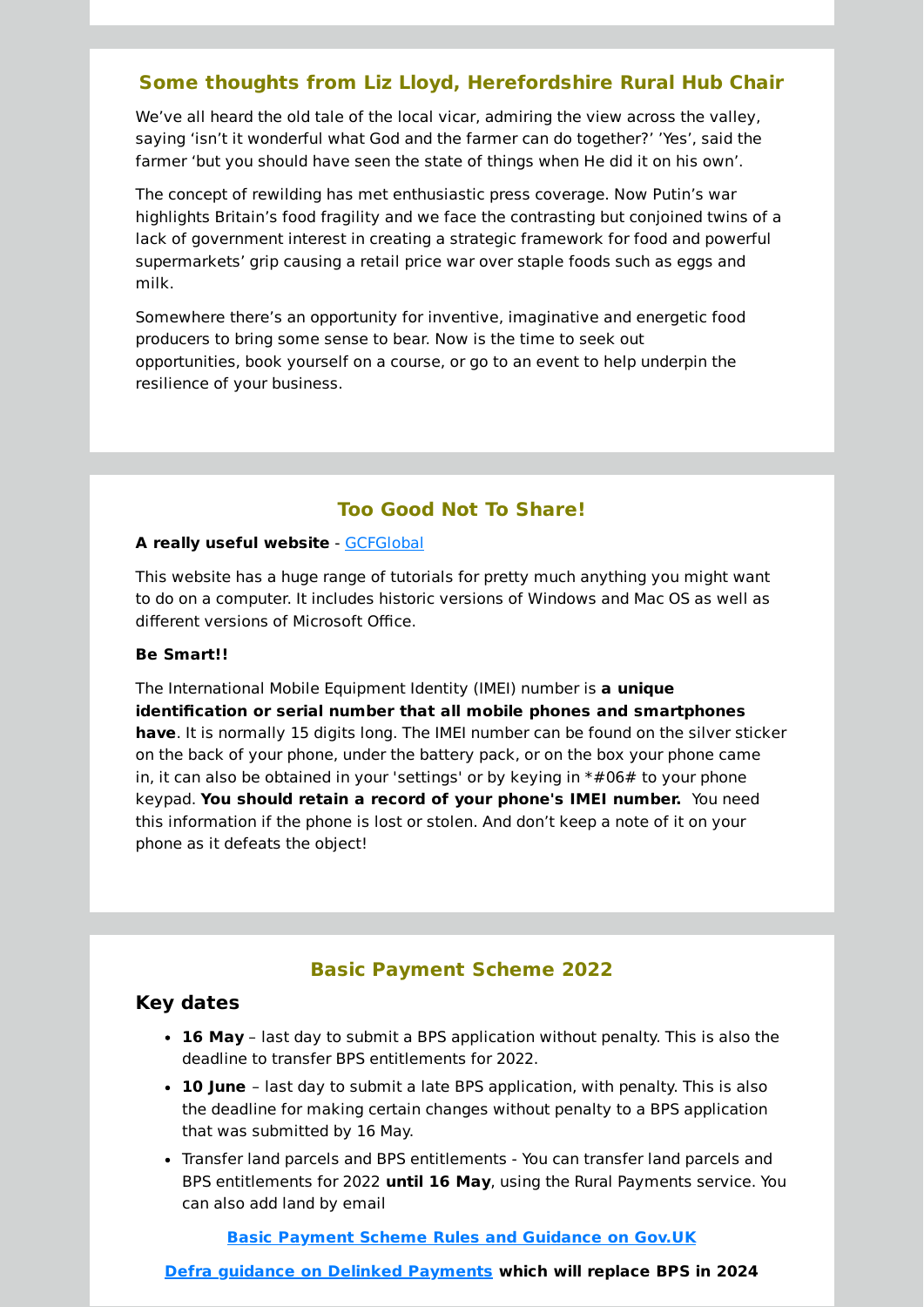## **Countryside Stewardship**

#### **Key dates**

- **16 May - deadline for existing Enviromental Stewardship agreement holders to submit their annual revenue claim without penalty. You can continue to submit claims after 16 May until midnight on 10 June, but with penalties.**
- **27 May** last day to request a paper application pack for Mid Tier or Wildlife Offers. There's no need to request an application pack if you're applying online.
- **29 July** last day to apply for Mid Tier or Wildlife Offers

You can claim for Capital Works under HLS throughout the year, when you complete work, as specified in your agreement.

**Countryside [Stewardship](https://www.gov.uk/government/collections/countryside-stewardship?utm_source=newsletter&utm_medium=email&utm_campaign=name_latest_herefordshire_rural_hub_newsletter_may_2022&utm_term=2022-04-29) Guidance on Gov.UK**

**Countryside [Stewardship](https://www.gov.uk/government/publications/countryside-stewardship-revenue-payment-rates-from-1-january-2022?utm_source=newsletter&utm_medium=email&utm_campaign=name_latest_herefordshire_rural_hub_newsletter_may_2022&utm_term=2022-04-29) table of payment rate changes**

**How to make a capital or revenue claim for Countryside [Stewardship](https://www.gov.uk/guidance/how-to-make-a-capital-or-revenue-claim-for-countryside-stewardship?utm_source=newsletter&utm_medium=email&utm_campaign=name_latest_herefordshire_rural_hub_newsletter_may_2022&utm_term=2022-04-29)**

## **Countryside Stewardship online information events**

Applications for Countryside Stewardship (CS) Mid-Tier including Wildlife Offers are now open and close on 29 July 2022. **Chris Seabridge & Associates,** on behalf of Natural England, one-to-one advice sessions to offer more detailed advice about your farm's application.

**One-to-one advice Sessions Click here to book [online](https://docs.google.com/forms/d/e/1FAIpQLScYV61z60zIp8s0gvXjKlhGFHGYlhwMsUrCvERdaHrbKIWkpw/viewform?utm_source=newsletter&utm_medium=email&utm_campaign=name_latest_herefordshire_rural_hub_newsletter_may_2022&utm_term=2022-04-29)**

## **Register Professional Plant Protection Products with DEFRA**

If you import, manufacture, process, distribute or sell **professional plant protection products (PPPs)** in Great Britain, register to comply with regulations.

Learn more [here.](https://www.gov.uk/government/publications/professional-plant-protection-products-ppps-register-as-a-business-that-places-them-on-the-market?utm_source=newsletter&utm_medium=email&utm_campaign=name_latest_herefordshire_rural_hub_newsletter_may_2022&utm_term=2022-04-29)

## **Lump Sum Exit Scheme**

DEFRA expect to open the Lump Sum Exit Scheme for applications from April until the end of September 2022. You can **read about the [scheme](https://www.gov.uk/government/collections/lump-sum-exit-scheme?utm_source=newsletter&utm_medium=email&utm_campaign=name_latest_herefordshire_rural_hub_newsletter_may_2022&utm_term=2022-04-29)** on GOV.UK. DEFRA will issue further guidance when the scheme is opened.

## **Sustainable Farming Incentive Guidance**

## **on [Gov.UK](https://www.gov.uk/government/collections/sustainable-farming-incentive-guidance?utm_source=newsletter&utm_medium=email&utm_campaign=name_latest_herefordshire_rural_hub_newsletter_may_2022&utm_term=2022-04-29)**

#### **Covering:-**

- Summary of Sustainable Farming Incentive (SFI) in 2022
- Get ready to apply for an SFI standards agreement
- Eligibility for an SFI standards agreement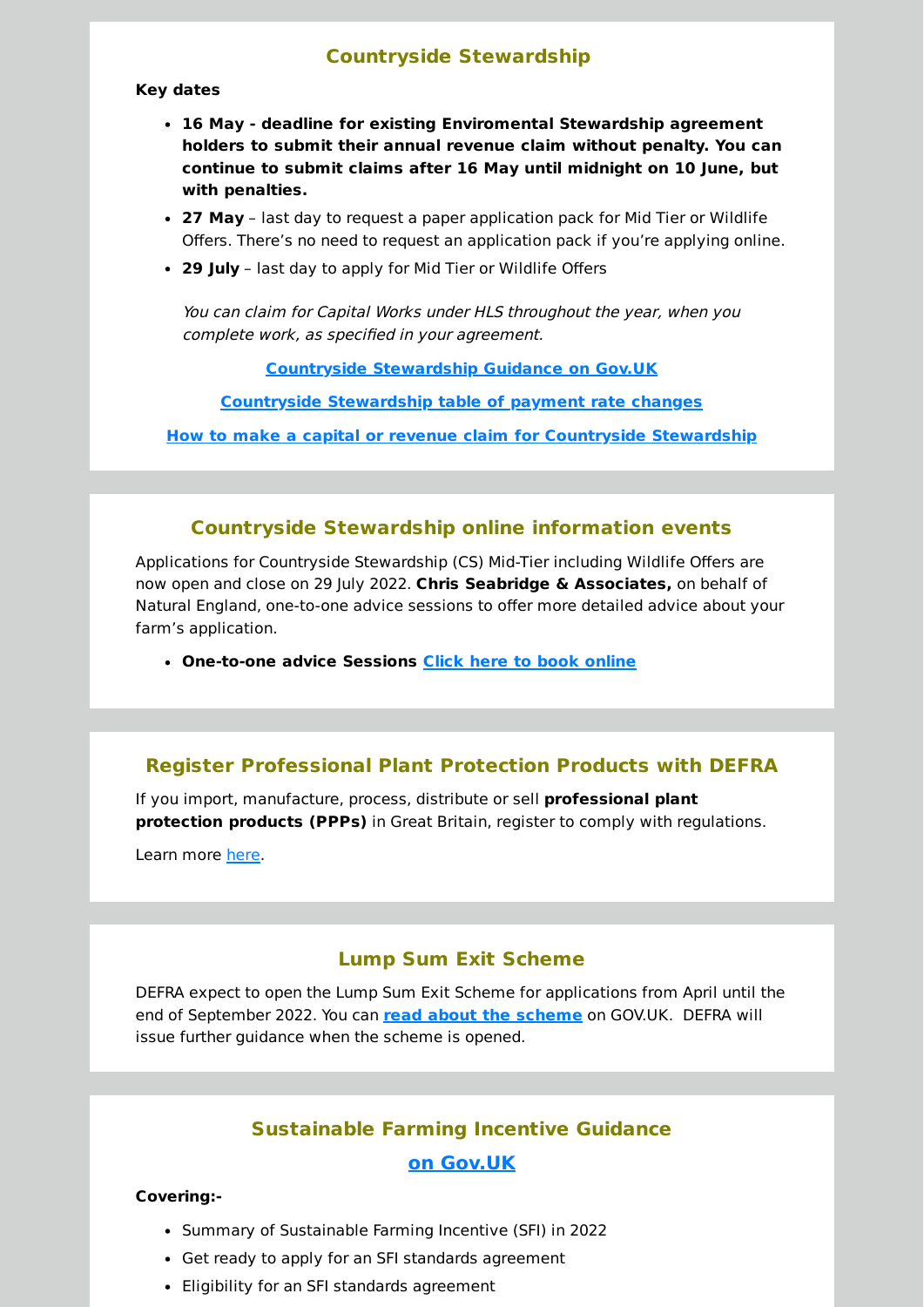- SFI standards agreements and payments
- SFI standards
- SFI annual health and welfare review

Details on how to prepare to apply for SFI [here.](https://www.gov.uk/guidance/what-to-do-before-you-apply-for-an-sfi-standards-agreement?utm_source=newsletter&utm_medium=email&utm_campaign=name_latest_herefordshire_rural_hub_newsletter_may_2022&utm_term=2022-04-29)

# **LIV≣STOCK INFORMATION**

**Livestock Information Service open for reporting movements for Sheep, Goats & Deer**

The first reporting service to move from ARAMS to LIS is open now for sheep, goats and deer.

If you want to use this new service online, you will need to first **create an [account](https://cla.livestockinformation.org.uk/?utm_source=newsletter&utm_medium=email&utm_campaign=name_latest_herefordshire_rural_hub_newsletter_may_2022&utm_term=2022-04-29)**.

If you currently report via paper, nothing has changed.

If you use farm software you **will still need to create an account.**

For more information go to **[https://www.livestockinformation.org.uk/](https://www.livestockinformation.org.uk/?utm_source=newsletter&utm_medium=email&utm_campaign=name_latest_herefordshire_rural_hub_newsletter_may_2022&utm_term=2022-04-29)**



## **Greener Footprints Pledge**

#### **Herefordshire Rural Hub has signed up to the Greener Footprints Pledge.**

You can make a pledge today as part of the Greener Footprints campaign. You can signup as an individual, employer, community or as a partner. The hub would like to you to share your top tips and practices with us, so please do

email email [editor@herefordshireruralhub.co.uk](mailto:editor@herefordshireruralhub.co.uk) with your best practices.

Their campaign '30 for 2030' will involve putting the spotlight on 30 employers from the private, public and third sector to track their progress and achievements along the way and help inspire other organisations to do the same. It would be great to have 5 land-based businesses showcasing how they already capture carbon and demonstrate their journey towards net zero. Learn more [here.](https://zerocarbon.herefordshire.gov.uk/get-your-business-to-net-zero/?utm_source=newsletter&utm_medium=email&utm_campaign=name_latest_herefordshire_rural_hub_newsletter_may_2022&utm_term=2022-04-29)

From **Natural England**, we have two short films that you might be interested to see: [Regenerative](https://www.youtube.com/watch?v=29mjkKcPxho&t=10s) agricultural practices for clean air and water at Great Wollaston Farm Slurry [Management](https://www.youtube.com/watch?v=yCP1rAAS1Pg) for clean air and water at Harper Adams University

## **Delay to changes for Reducing Ammonia emissions from Urea Fertilisers**

The proposed alternative approach to the use of urea [fertiliser](https://www.gov.uk/government/consultations/reducing-ammonia-emissions-from-urea-fertilisers?utm_source=newsletter&utm_medium=email&utm_campaign=name_latest_herefordshire_rural_hub_newsletter_may_2022&utm_term=2022-04-29) will be delivered through the Red Tractor farm assurance scheme and FACTS advisers **from 2023**,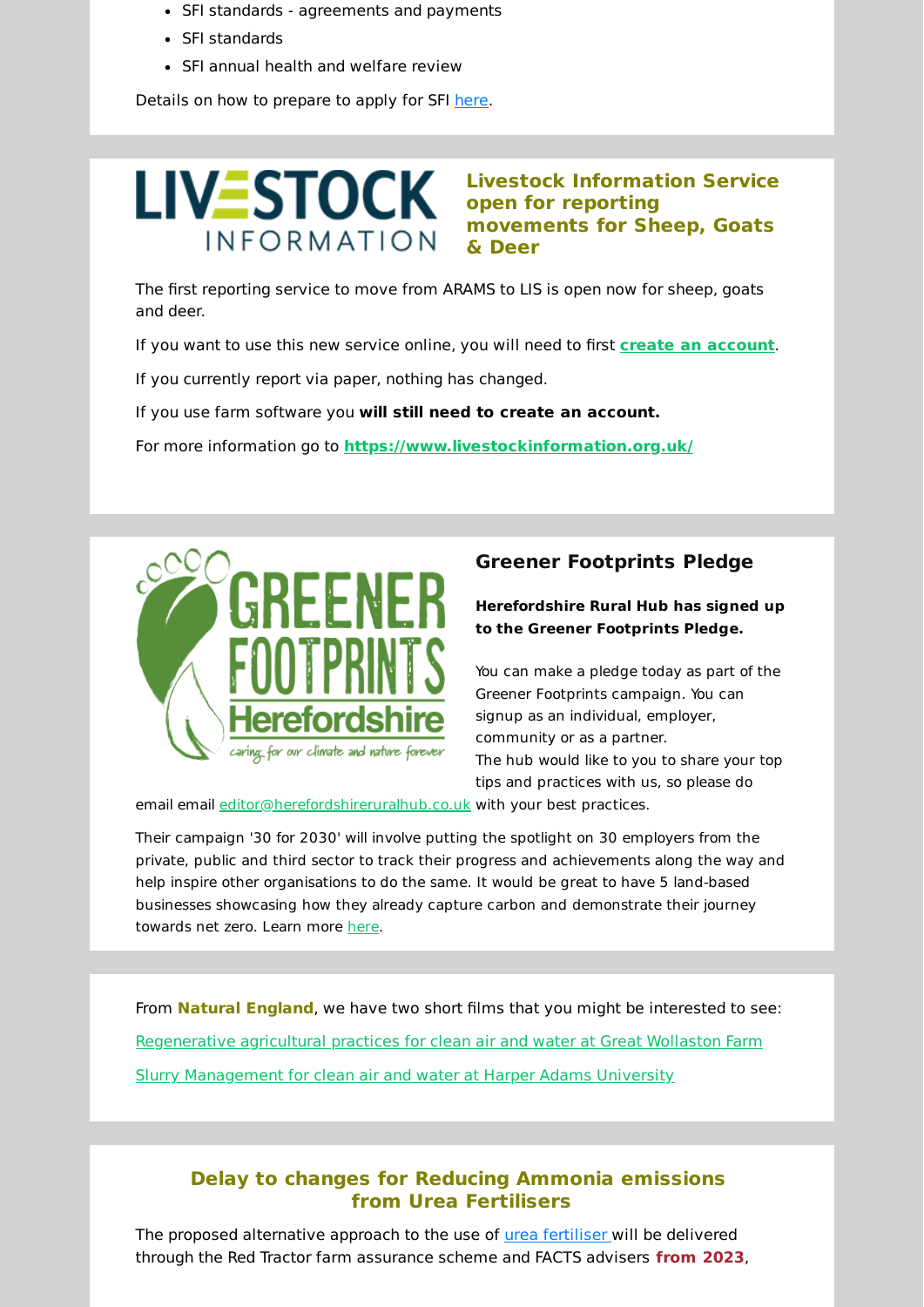delaying the planned changes by at least a year to help farmers manage costs and give more time to adapt to pressures on the supply of ammonium nitrate fertilisers.

## **Ricardo Energy and Environment "Survey on practices to reduce ammonia [emissions"](https://survey.alchemer.eu/s3/90430944/Farmer-survey-on-practices-to-reduce-ammonia-emissions?utm_source=newsletter&utm_medium=email&utm_campaign=name_latest_herefordshire_rural_hub_newsletter_may_2022&utm_term=2022-04-29)**

If you are a farmer, land manager or contractor who uses slurry or manure, you are invited to take part in this survey which explores the benefits and challenges to farmers of adopting practices that reduce ammonia emissions on farms.

The survey is anonymous, and you are not required to provide any identifying information unless you choose to do so.

The findings from this survey will provide information for a wider project undertaken by the National Institute for Health Research Public Health Research (PHR) programme researching the impacts of ammonia on human health and the environment.

## **Consultation on Improvements to Equine Identification and Traceability in England**

The purpose of this consultation is to seek views on the UK Government's proposals for improving the equine identification and traceability regime in England. Resulting changes made will ensure the system better supports the Government's priorities of animal health and welfare, and protecting public health.

**Click here to [share](https://consult.defra.gov.uk/equine-id-and-movement/improvements-to-equine-id-and-traceability-in-engl/?utm_source=newsletter&utm_medium=email&utm_campaign=name_latest_herefordshire_rural_hub_newsletter_may_2022&utm_term=2022-04-29) your views**

## **New RPA podcast**

The RPA has recently launched the first in a **new [podcast](https://eur03.safelinks.protection.outlook.com/?url=https%3A%2F%2Fruralpayments.blog.gov.uk%2F2022%2F02%2F24%2Frural-payments-agency-launches-a-new-podcast%2F&data=04%7C01%7CBecky.Lawrenson%40defra.gov.uk%7C03e93aad51a84173292108da067254df%7C770a245002274c6290c74e38537f1102%7C0%7C0%7C637829385357173716%7CUnknown%7CTWFpbGZsb3d8eyJWIjoiMC4wLjAwMDAiLCJQIjoiV2luMzIiLCJBTiI6Ik1haWwiLCJXVCI6Mn0%3D%7C3000&sdata=0HEkwDDHqiF15RY4136gbbp3ggpx7AxMJqinfQ4gJzw%3D&reserved=0&utm_source=newsletter&utm_medium=email&utm_campaign=name_latest_herefordshire_rural_hub_newsletter_may_2022&utm_term=2022-04-29)** series which will offer support and guidance to farmers, landowners and rural communities navigating agricultural transition. Listen on **[Apple](https://eur03.safelinks.protection.outlook.com/?url=https%3A%2F%2Fpodcasts.apple.com%2Fus%2Fpodcast%2Fthe-rpa-podcast%2Fid1611189974&data=04%7C01%7CBecky.Lawrenson%40defra.gov.uk%7C03e93aad51a84173292108da067254df%7C770a245002274c6290c74e38537f1102%7C0%7C0%7C637829385357173716%7CUnknown%7CTWFpbGZsb3d8eyJWIjoiMC4wLjAwMDAiLCJQIjoiV2luMzIiLCJBTiI6Ik1haWwiLCJXVCI6Mn0%3D%7C3000&sdata=kTbuNF%2BqMTUntSLCNl0pZIkcjjyThKSwx00vedgKErE%3D&reserved=0&utm_source=newsletter&utm_medium=email&utm_campaign=name_latest_herefordshire_rural_hub_newsletter_may_2022&utm_term=2022-04-29)** and **[Spotify](https://eur03.safelinks.protection.outlook.com/?url=https%3A%2F%2Fopen.spotify.com%2Fepisode%2F117PgUNaKRTinWpYSBTjgH&data=04%7C01%7CBecky.Lawrenson%40defra.gov.uk%7C03e93aad51a84173292108da067254df%7C770a245002274c6290c74e38537f1102%7C0%7C0%7C637829385357173716%7CUnknown%7CTWFpbGZsb3d8eyJWIjoiMC4wLjAwMDAiLCJQIjoiV2luMzIiLCJBTiI6Ik1haWwiLCJXVCI6Mn0%3D%7C3000&sdata=aVSSJqru1Ff0fuzaL0wjWUgOkpk3FbL5dkPAsNUh73E%3D&reserved=0&utm_source=newsletter&utm_medium=email&utm_campaign=name_latest_herefordshire_rural_hub_newsletter_may_2022&utm_term=2022-04-29)** or through **[Buzzsprout.](https://eur03.safelinks.protection.outlook.com/?url=https%3A%2F%2Fwww.buzzsprout.com%2F1902916%2F10120868&data=04%7C01%7CBecky.Lawrenson%40defra.gov.uk%7C03e93aad51a84173292108da067254df%7C770a245002274c6290c74e38537f1102%7C0%7C0%7C637829385357173716%7CUnknown%7CTWFpbGZsb3d8eyJWIjoiMC4wLjAwMDAiLCJQIjoiV2luMzIiLCJBTiI6Ik1haWwiLCJXVCI6Mn0%3D%7C3000&sdata=9i0laL7lMNhNxdZA%2Fqv%2BJAOdw4agLBjSh12hNDHBeSI%3D&reserved=0&utm_source=newsletter&utm_medium=email&utm_campaign=name_latest_herefordshire_rural_hub_newsletter_may_2022&utm_term=2022-04-29)**

If you would like RPA to cover a particular topic with their subject experts, please email [External.Affairs@rpa.gov.uk](mailto:External.Affairs@rpa.gov.uk)



## **"Put Down Roots" Campaign - Woodland Creation**

Woodland creation offers a profitable way for farmers and landowners to boost their business as well as deliver environmental benefits, alongside food production. The Forestry Commission and Defra are drawing attention to the attractive grant schemes and free specialist advice available through a recently launched campaign. To understand how you can get involved, visit **[GOV.UK](https://eur03.safelinks.protection.outlook.com/?url=https%3A%2F%2Fwoodlandcreation.campaign.gov.uk%2F&data=04%7C01%7CBecky.Lawrenson%40defra.gov.uk%7C03e93aad51a84173292108da067254df%7C770a245002274c6290c74e38537f1102%7C0%7C0%7C637829385357173716%7CUnknown%7CTWFpbGZsb3d8eyJWIjoiMC4wLjAwMDAiLCJQIjoiV2luMzIiLCJBTiI6Ik1haWwiLCJXVCI6Mn0%3D%7C3000&sdata=OqZeheJp8NCtrcLe04hJ4q7KliFzx0%2FObmus63%2BK0I4%3D&reserved=0&utm_source=newsletter&utm_medium=email&utm_campaign=name_latest_herefordshire_rural_hub_newsletter_may_2022&utm_term=2022-04-29)** or email [putdownroots@defra.gov.uk](mailto:putdownroots@defra.gov.uk)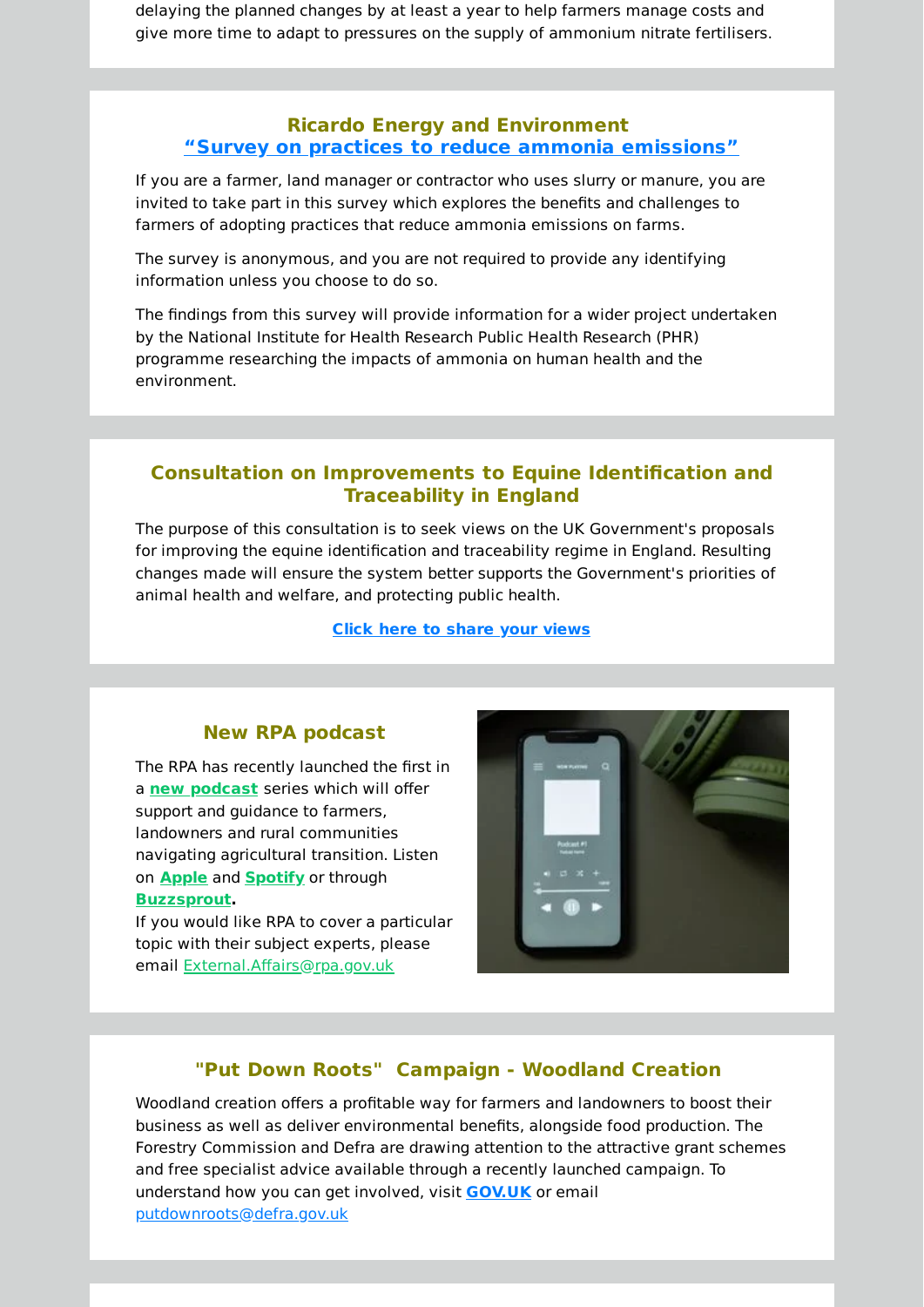## **Planting Trees:**

Click below to learn about funding opportunities for planting trees on your land.

Forestry [Commission](https://www.gov.uk/guidance/tree-planting-and-woodland-creation-overview?utm_source=newsletter&utm_medium=email&utm_campaign=name_latest_herefordshire_rural_hub_newsletter_may_2022&utm_term=2022-04-29#funding-and-grants-for-woodland-creation)

England's [Community](https://englandscommunityforests.org.uk/landowners?utm_source=newsletter&utm_medium=email&utm_campaign=name_latest_herefordshire_rural_hub_newsletter_may_2022&utm_term=2022-04-29) Forests

[National](https://www.nationalforest.org/about/partner-with-us/grant-opportunities?utm_source=newsletter&utm_medium=email&utm_campaign=name_latest_herefordshire_rural_hub_newsletter_may_2022&utm_term=2022-04-29) Forest

[Woodland](https://www.woodlandtrust.org.uk/plant-trees/trees-for-landowners-and-farmers/?utm_source=newsletter&utm_medium=email&utm_campaign=name_latest_herefordshire_rural_hub_newsletter_may_2022&utm_term=2022-04-29) Trust

[Woodland](https://www.woodlandcarboncode.org.uk/?utm_source=newsletter&utm_medium=email&utm_campaign=name_latest_herefordshire_rural_hub_newsletter_may_2022&utm_term=2022-04-29) Carbon Code

## **Public Rights of Way (PROWs)**

If you own or occupy agricultural land with a PROW, please remember there are several rules you need to be aware of. Full *guidance is [available](https://www.gov.uk/guidance/public-rights-of-way-landowner-responsibilities?utm_source=newsletter&utm_medium=email&utm_campaign=name_latest_herefordshire_rural_hub_newsletter_may_2022&utm_term=2022-04-29) on GOV.UK*. See also the recently updated advice for land managers on the [Countryside](https://www.gov.uk/government/publications/the-countryside-code/the-countryside-code-advice-for-land-managers?utm_source=newsletter&utm_medium=email&utm_campaign=name_latest_herefordshire_rural_hub_newsletter_may_2022&utm_term=2022-04-29) Code with information on how to help visitors to PROWs behave appropriately.

## **Avian Flu update**

**From Monday 2nd May**, poultry and other captive birds will no longer need to be housed, unless they are in a Protection Zone, and will be allowed to be kept outside.

**Latest [information](https://www.gov.uk/guidance/avian-influenza-bird-flu?utm_source=newsletter&utm_medium=email&utm_campaign=name_latest_herefordshire_rural_hub_newsletter_may_2022&utm_term=2022-04-29) on Avian Flu**

## **Useful Links:**

**DEFRA Future [Farming](https://defrafarming.blog.gov.uk/?utm_source=newsletter&utm_medium=email&utm_campaign=name_latest_herefordshire_rural_hub_newsletter_may_2022&utm_term=2022-04-29) Blog**

**Livestock [Information](https://www.livestockinformation.org.uk/for-farmers/?utm_source=newsletter&utm_medium=email&utm_campaign=name_latest_herefordshire_rural_hub_newsletter_may_2022&utm_term=2022-04-29) Service - For Farmers**

**Driving licence [requirements](https://www.nfuonline.com/updates-and-information/driving-licence-requirements-for-agricultural-vehicles/?utm_source=b060422&utm_medium=email&utm_campaign=bulletin&utm_term=2022-04-29) for agricultural vehicles**

**Rural Crime [Prevention](https://www.westmercia.police.uk/advice/advice-and-information/rc/rural-crime/rural-crime-prevention/?utm_source=newsletter&utm_medium=email&utm_campaign=name_latest_herefordshire_rural_hub_newsletter_may_2022&utm_term=2022-04-29) - West Mercia Police**

**AHDB Online Events and [Webinar](https://ahdb.org.uk/webinars?utm_source=newsletter&utm_medium=email&utm_campaign=name_latest_herefordshire_rural_hub_newsletter_may_2022&utm_term=2022-04-29) Archive**

## **Dates for your Diary**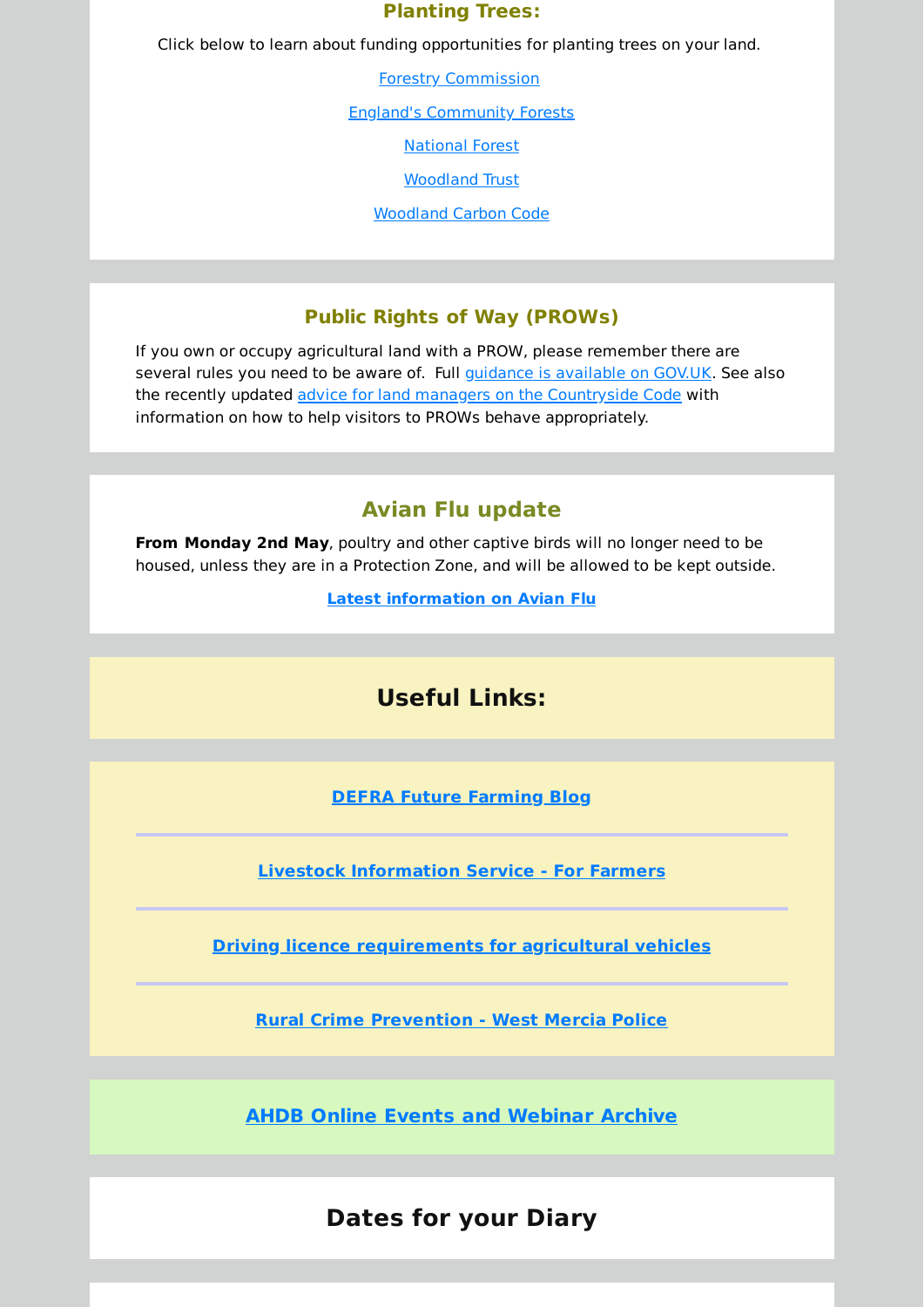**AHDB Cereals & Oilseeds Online Event:**

**IPM Decisions workshop** - **4th [May](https://commsahdborguk.ctml2.com/ahdblz/EventMgr_BookEvent1.aspx?eID=538&_cldee=848gor4Jz5Pov2iSgUs8R9NY2oIUwE4ZindH9PYWEnTChBN1ftP0f44Jx9WzAzQpOD-yux_LS7GtHYTAbKBQMA&recipientid=contact-dc12188423d7e61180c0005056b864bf-e479347ba2f84671948d59afd04cdc5d&esid=92856c33-16b0-ec11-983f-0022480062d0&utm_source=newsletter&utm_medium=email&utm_campaign=name_latest_herefordshire_rural_hub_newsletter_may_2022&utm_term=2022-04-29)**

**British Pig & [Poultry](https://www.pigandpoultry.org.uk/?utm_source=newsletter&utm_medium=email&utm_campaign=name_latest_herefordshire_rural_hub_newsletter_may_2022&utm_term=2022-04-29) Fair, 10 - 11th May 2022**

**Stoneleigh Park**, Warwickshire

Advice, Guidance, Innovations!

**A Farmers Weekly Webinar: [Capitalise](http://comms.fwi.co.uk/q/12GC9SODOjC4ff0tFSJz072Q/wv?utm_source=newsletter&utm_medium=email&utm_campaign=name_latest_herefordshire_rural_hub_newsletter_may_2022&utm_term=2022-04-29) on existing trees & woods on your farm**

**Live Webinar, Thursday 12th May, 5.00 - 6.15pm**

[Register](http://comms.fwi.co.uk/q/12GC9SODOjC4ff0tFSJz072Q/wv?utm_source=newsletter&utm_medium=email&utm_campaign=name_latest_herefordshire_rural_hub_newsletter_may_2022&utm_term=2022-04-29) here

**A Farmers Weekly [Webinar:](https://view6.workcast.net/register?cpak=5608137148543876&utm_source=newsletter&utm_medium=email&utm_campaign=name_latest_herefordshire_rural_hub_newsletter_may_2022&utm_term=2022-04-29) Soil carbon farming: What's in it for me?**

## **Thursday 19 th May, 5pm - 6:15pm**

The panel of experts will be debating the dos and don'ts of soil carbon farming and discussing:

- What is soil carbon farming?
- Why is it important for farmers?
- How can you increase soil carbon?
- What are the opportunities and risks surrounding monetisation of carbon credits?
- How much control do farmers have over carbon certificates?

To book, click [here.](https://view6.workcast.net/register?cpak=5608137148543876&utm_source=newsletter&utm_medium=email&utm_campaign=name_latest_herefordshire_rural_hub_newsletter_may_2022&utm_term=2022-04-29)

**CSF [Profiting](https://herefordshireruralhub.co.uk/whats-on/csf-webinar-profiting-from-trees-on-poultry-ranges/?utm_source=newsletter&utm_medium=email&utm_campaign=name_latest_herefordshire_rural_hub_newsletter_may_2022&utm_term=2022-04-29) from trees on poultry ranges**

A webinar will be held at **7:30 pm on 24 th May**

With input costs and interest rates rising every penny counts. Find out how tree planting has benefitted one free range egg business and boosted profits. Learn about the practicalities of planting and tree care, plus the benefits for air, water, soil health, wildlife and carbon storage.

Advice and support available to farmers will also be discussed.

Speakers include:

David Brass, Farmer Owner -Lakes Free Range Egg Company

Paul Arkle, Woodland Adviser- Cumbria Environment Partnership

Sue Buckingham, Catchment Sensitive Farming Officer-Natural England

Bridie Whittle, Catchment Officer-Wye and Usk Foundation

To book a place please email: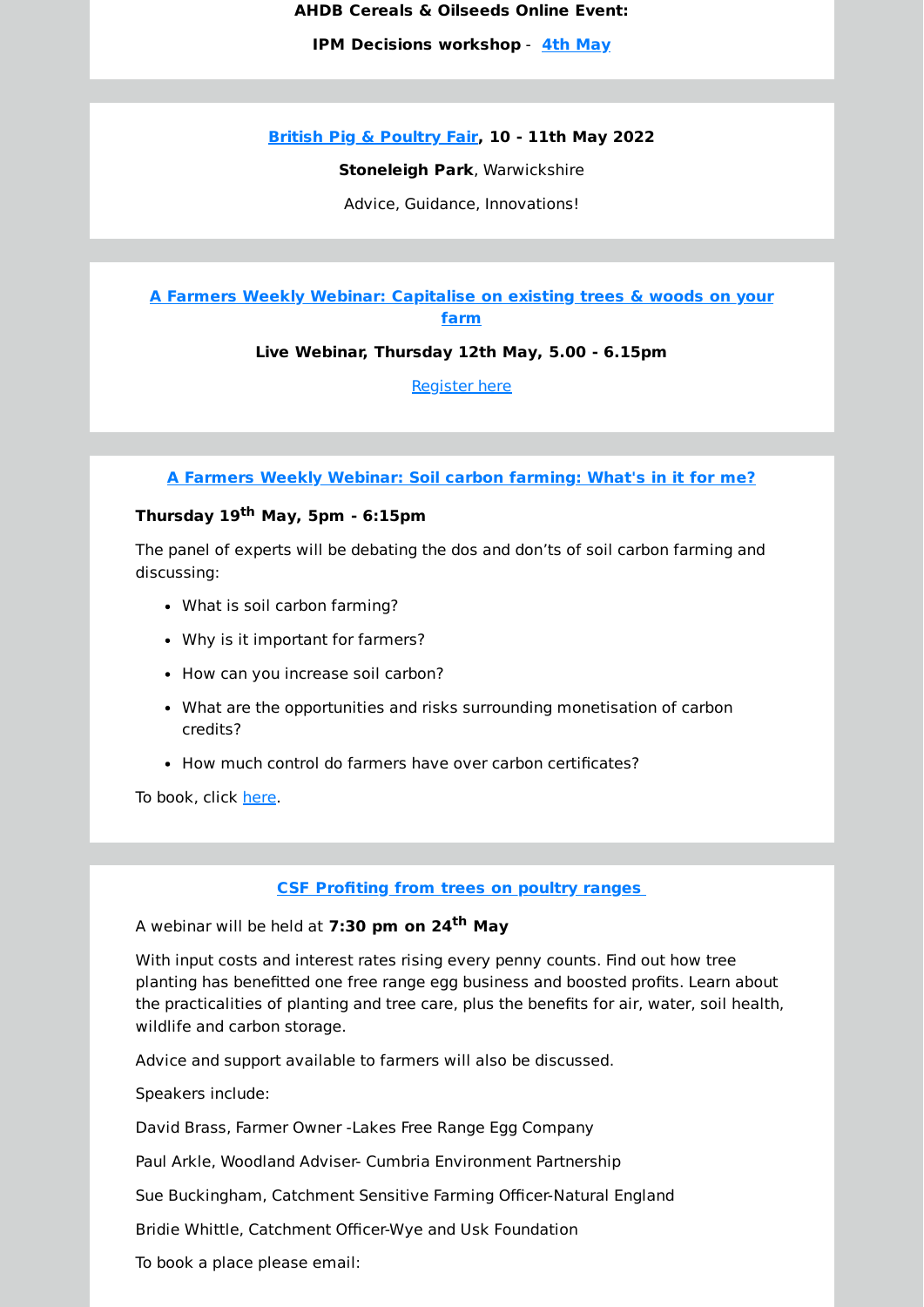[Sue.Buckingham@naturalengland.org.uk](mailto:Sue.Buckingham@naturalengland.org.uk) or leave a message stating your name, farm address and email address on Sue Buckingham's answerphone [07833](tel:07833 095 708) 095 708. A link to the webinar will be sent out prior to the event

**AHDB Hereford [Livestock](https://ahdb.org.uk/events/herefordshire-monitor-farm-how-to-get-to-net-zero?utm_source=newsletter&utm_medium=email&utm_campaign=name_latest_herefordshire_rural_hub_newsletter_may_2022&utm_term=2022-04-29) Monitor Farm event, How to get to Net Zero.**

#### **Thursday 9th June 2022, 10:30 am - 2:00 pm,**

Underley, Stoke Bliss, Tenbury Wells, Herefordshire WR15 8RX Free to attend, but please book your place [here](https://ahdb.org.uk/events/herefordshire-monitor-farm-how-to-get-to-net-zero?utm_source=newsletter&utm_medium=email&utm_campaign=name_latest_herefordshire_rural_hub_newsletter_may_2022&utm_term=2022-04-29).

**LEAF Open Farm [Sunday](https://www.farmsunday.org/open-my-farm?utm_source=newsletter&utm_medium=email&utm_campaign=name_latest_herefordshire_rural_hub_newsletter_may_2022&utm_term=2022-04-29) 2022, Sunday 12th June**

For the "**Open your Farm**" information pack **[CLICK](https://www.farmsunday.org/open-my-farm?utm_source=newsletter&utm_medium=email&utm_campaign=name_latest_herefordshire_rural_hub_newsletter_may_2022&utm_term=2022-04-29) HERE**

**AHDB [Hereford](https://ahdb.org.uk/events/hereford-monitor-farm-summer-farm-walk?utm_source=newsletter&utm_medium=email&utm_campaign=name_latest_herefordshire_rural_hub_newsletter_may_2022&utm_term=2022-04-29) Cereals & Oilseeds Monitor Farm Summer Farm Walk**

Summer Farm Walk **Wednesday 15 th June, 3pm – 6pm**

Sindons Mill Farm, Suckley, Worcs, WR6 5EQ

Free to attend, register your place [here.](https://ahdb.org.uk/events/hereford-monitor-farm-summer-farm-walk?utm_source=newsletter&utm_medium=email&utm_campaign=name_latest_herefordshire_rural_hub_newsletter_may_2022&utm_term=2022-04-29)

**Royal Three [Counties](https://www.royalthreecounties.co.uk/?utm_source=newsletter&utm_medium=email&utm_campaign=name_latest_herefordshire_rural_hub_newsletter_may_2022&utm_term=2022-04-29) Show 2022**

**Malvern Showground, 17th - 19th June**

**[Cereals](https://ahdb.org.uk/events/adas-ahdb-summer-open-day-in-herefordshire-2?utm_source=newsletter&utm_medium=email&utm_campaign=name_latest_herefordshire_rural_hub_newsletter_may_2022&utm_term=2022-04-29) Variety Trials - ADAS & AHDB Variety open day**

**Tuesday 21 June 2022, 2 - 6 pm**

Middle House Farm, Burley Gate, Herefordshire, HR1 3QP

**Join ADAS and AHDB to see the plot demonstrations and discuss pests, weeds and diseases with technical updates and experts on hand.**

Demonstrations will focus on:

- Full winter wheat Recommended List
- Wheat disease management
- Weed control
- Management of cabbage stem flea beetles
- Experts will be on hand to discuss each demonstration and provide insight into the wheat variety resistance ratings and yield outlook for the year ahead. More details and book [here.](https://ahdb.org.uk/events/adas-ahdb-summer-open-day-in-herefordshire-2?utm_source=newsletter&utm_medium=email&utm_campaign=name_latest_herefordshire_rural_hub_newsletter_may_2022&utm_term=2022-04-29)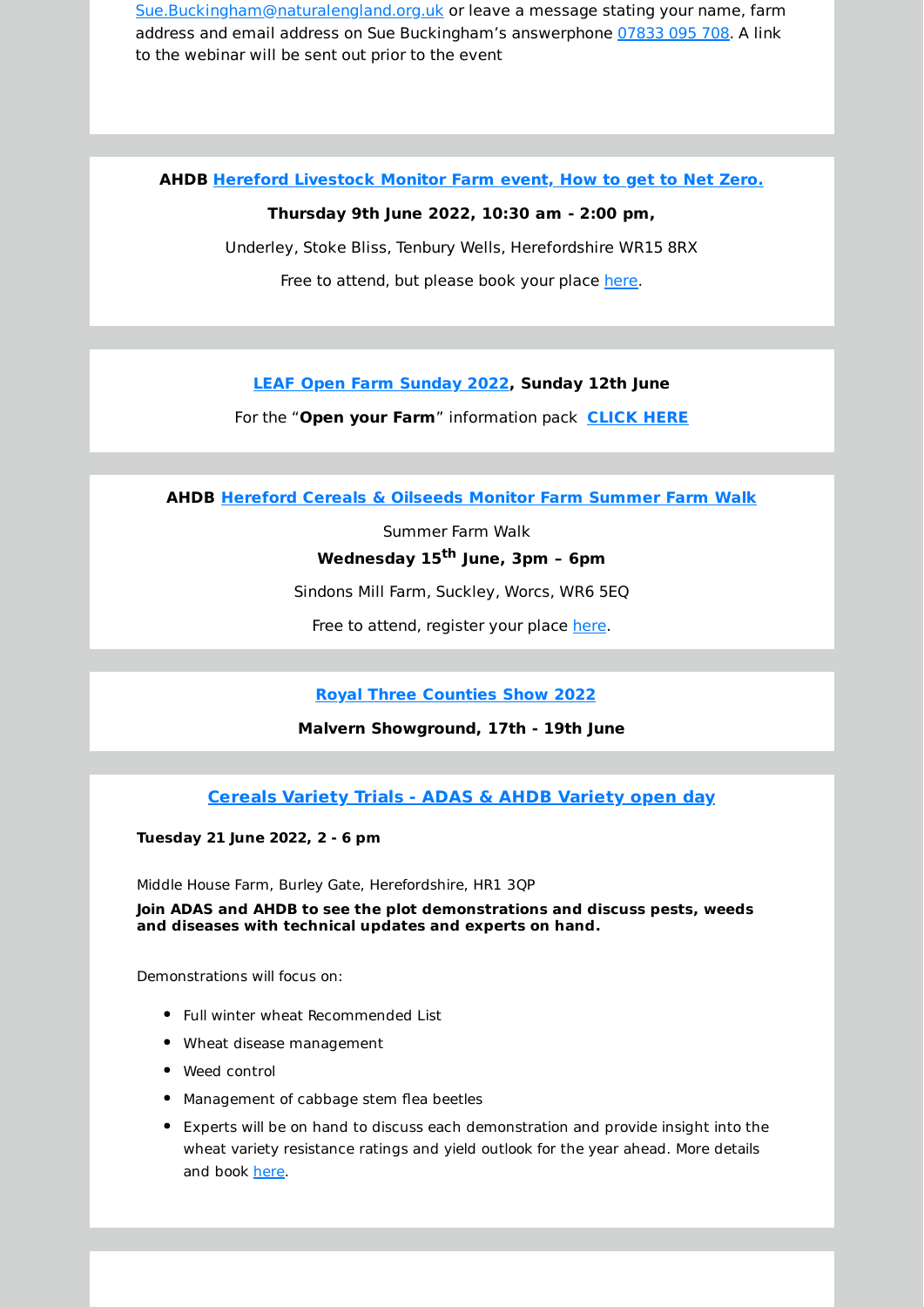

## **Advice & Support Available Across Herefordshire from the Wye & Usk Foundation**

We are still working to support farmers during these strange times – if you need any advice please contact one of our Catchment Advisers as usual.

#### **Woodland Creation Support**

We are able to offer advice and support for any landowners within the Wye Catchment wanting to do woodland creation through the England Woodland Creation Offer (EWCO). The EWCO is a Government funded grant to plant woodland for the purposes of Water Quality, Flood Prevention, Riparian, Buffers, Priority Habitat Creation and SSSi Protection from Ammonia. A minimum of 1ha needs to be applied for with a minimum of 0.1ha blocks.

Standard costs for trees, tree guards, fencing and gates etc. are available, as well as a Maintenance Grant of £300 per ha for 10 years.

If this is something you are interested in then please contact one of the advisers below for more information.

For more information or to request a visit please contact one of the WUFadvisers:

**Lucinda Lewis** [07824](tel:07824 904 877) 904 877; **Tom Jolley** [07545](tel:07545 253 155) 253 155;

**Jonny Pugh** [07825](tel:07825 743 447) 743 447; **Abi Croshaw** [07990](tel:07990 068 941) 068 941;

**Claire Spicer** [07741](tel:07741 856 770) 856 770; **Ben Nott** [07539](tel:07539 902 680) 902 680

#### **Support Available from Severn Trent in the Wye Catchment**

Severn Trent Water are working with the Wye & Usk Foundation to fund advice and grant schemes in the Wye on an annual basis. It is restricted to the Drinking Water Safe Guarding Zone which follows the main rivers, so if you farm on the main stem of the Wye, Lugg or Frome and would like to improve a pesticide handling, disposal options like biofilters or alternative management, there may be funding available to support this.

#### **STEPS for Water Quality will re-open in May 2022**.

Grant Aid is available to improve Pesticide Handling Facilities in the yard and for the placement of Arable Grassland Buffers to protect water courses. There are also options available for grassland farms such as Alternative Weed Management and Precision Application Technology.

STEPS can be run in conjunction with other schemes as long as an item is not being double funded. If you would like more information about the funding Severn Trent has to offer then please contact one of the advisers below or **Click [Here.](https://www.stwater.co.uk/about-us/environment/catchment-management/severn-trent-environmental-protection-scheme/?utm_source=newsletter&utm_medium=email&utm_campaign=name_latest_herefordshire_rural_hub_newsletter_may_2022&utm_term=2022-04-29)**

**Catchment Advisers:**

**Abi Croshaw (Wye)** 07990 [068941](tel:07990 068941)

**Claire Spicer (Lugg)** 07741 [856770](tel:07741 856770)

**Ben Nott (Frome)** 07539 [902680](tel:07539 902680)

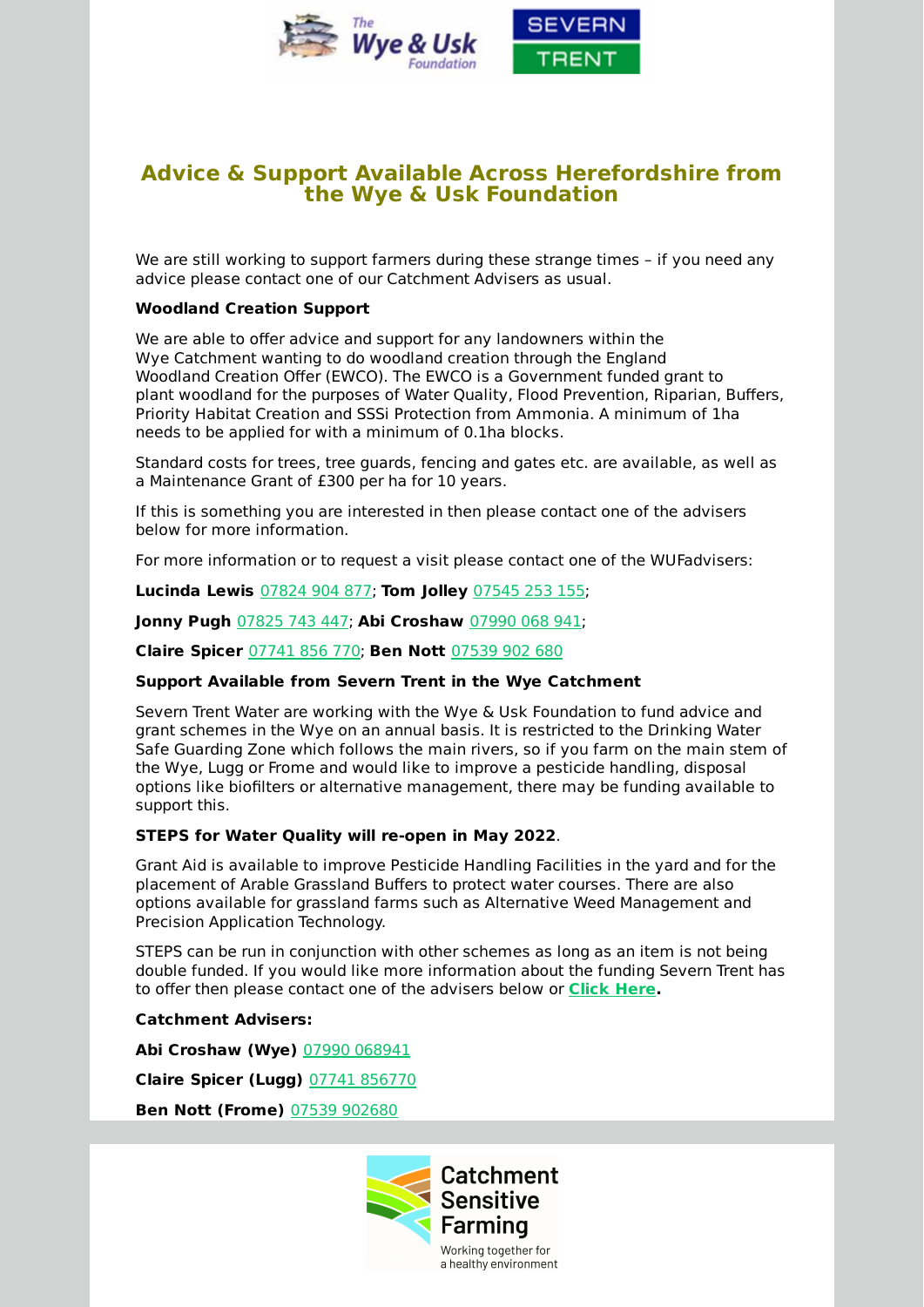## **Catchment Sensitive Farming (CSF)**

#### **Free Specialist CSF Visits**

CSF offer a number of free specialist visits to farmers within the Wye catchment.

The following visits can offer support on tackling phosphate and sediment loss:

- Soil and Nutrient Management Planning.
- Assessment of Soil Health.
- Farm Machinery Management to improve soil condition and reduce Pollution.

In addition, the following visits can help farmers to save nitrogen and reduce Pollution

- Conserving Nitrogen Through reducing Ammonia Emissions
- Woodlands for Water and Air

We will be launching some new specialist visits in the future including one on Phosphate Management Planning.

If you are interested in one of these or would like further information, please contact your local CSFO

**River Wye** Email **[CSF.Severn@naturalengland.org.uk](mailto:CSF.Severn@naturalengland.org.uk)** Please mention "River Wye" in the subject heading

**River Teme** Email **[CSF.Severn@naturalengland.org.uk](mailto:CSF.Severn@naturalengland.org.uk)** Please mention "River Teme" in the subject heading

## **British Farming Awards 2022**

Celebrating the innovative, determined and extraordinary farmers across all sectors, The **British [Farming](https://www.britishfarmingawards.co.uk/?utm_source=newsletter&utm_medium=email&utm_campaign=name_latest_herefordshire_rural_hub_newsletter_may_2022&utm_term=2022-04-29) Awards 2022** are now open for entries and nominations! It is time to showcase the diversity and resilience of the UK's farming community, no matter the size or scale of farm businesses.

There is a new list of **awards [categories](https://www.britishfarmingawards.co.uk/awards/?utm_source=newsletter&utm_medium=email&utm_campaign=name_latest_herefordshire_rural_hub_newsletter_may_2022&utm_term=2022-04-29)**

**Entries close on 24 th June 2022**

To enter yourself or nominate someone else **[CLICK](https://enter.britishfarmingawards.co.uk/?_ga=2.144609329.501879145.1647630171-791492570.1647630171&utm_source=newsletter&utm_medium=email&utm_campaign=name_latest_herefordshire_rural_hub_newsletter_may_2022&utm_term=2022-04-29) HERE**

## **Britain's Fittest Farmers is Back!**

After the success of last year's **Farmers Weekly** competition Britain's Fittest Farmer will be returning in 2022!

More details [here.](http://comms.fwi.co.uk/q/12GC9SODN2bU640K64nz1Xdk/wv?utm_source=newsletter&utm_medium=email&utm_campaign=name_latest_herefordshire_rural_hub_newsletter_may_2022&utm_term=2022-04-29)

## **Nuffield Farming Scholarships**

#### **The applications are now open and will close on the 31 st July 2022.**

Applications are welcomed from those working across the farming, food, horticulture, rural or associated industries. With around 20 Scholarships awarded each year,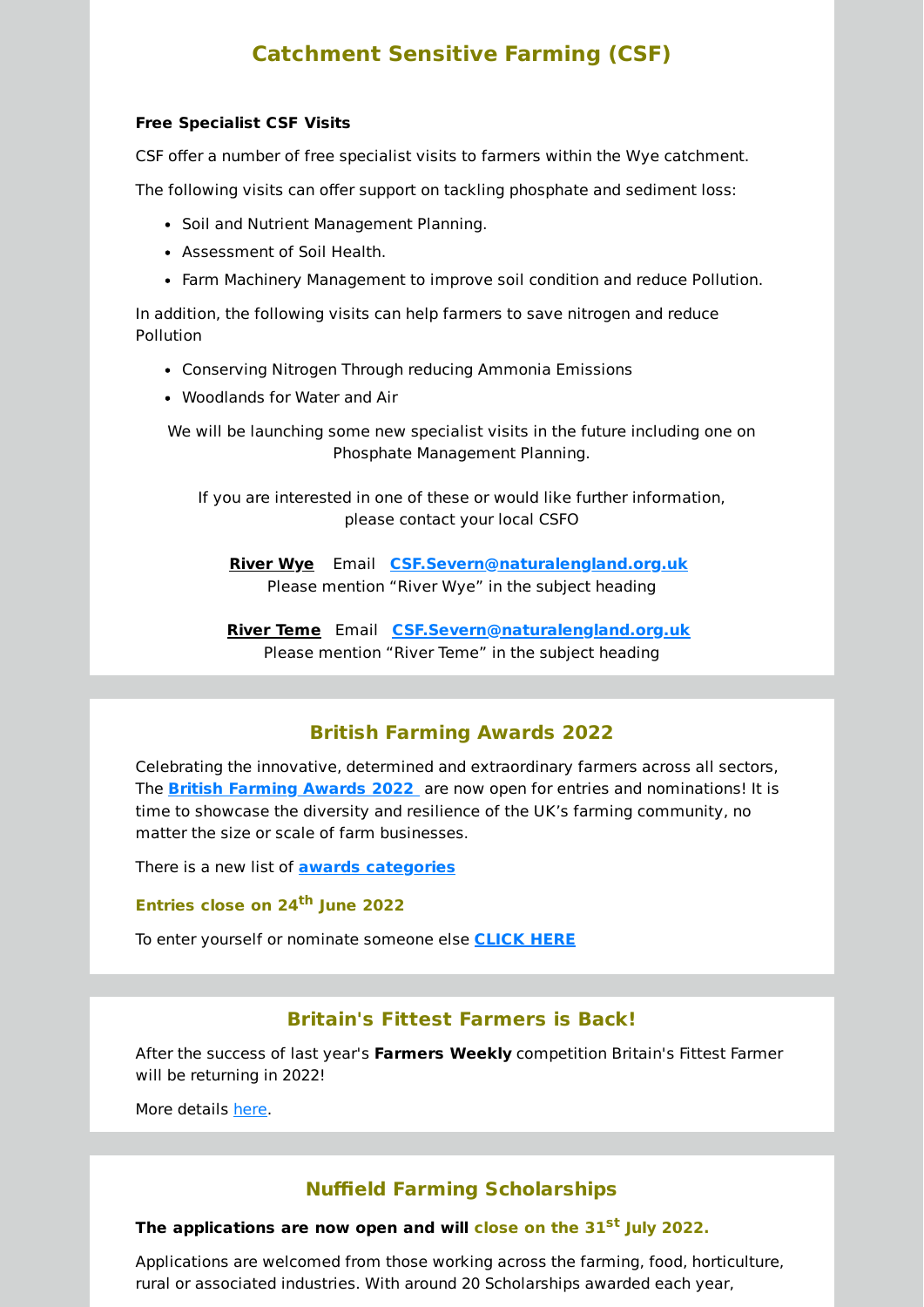successful applicants are provided a substantial bursary to fund travel to study their chosen topic. Additional funding is also available for Scholars to attend the Contemporary Scholar's Conference, training sessions and other events. You do not need formal qualifications to apply.

#### **To apply you need to be between 22 and 45 years of age.**

**To find out more information please visit the website [www.nuffieldscholar.org](http://www.nuffieldscholar.org/?utm_source=newsletter&utm_medium=email&utm_campaign=name_latest_herefordshire_rural_hub_newsletter_may_2022&utm_term=2022-04-29)**

**or contact Charlotte Merson – [charlotte@nuffieldscholar.org](mailto:charlotte@nuffieldscholar.org)**

## **John Nix Pocketbook for Farm Management**

The Pocketbook 2022 Edition contains reliable and trusted information covering all aspects of agriculture at farm and industry levels and is packed with new information and more detailed analyses. Full details [here.](https://www.thepocketbook.co.uk/?utm_source=newsletter&utm_medium=email&utm_campaign=name_latest_herefordshire_rural_hub_newsletter_may_2022&utm_term=2022-04-29)

## **The Cultivate [Programme](https://cultivateprogramme.com/?utm_source=newsletter&utm_medium=email&utm_campaign=name_latest_herefordshire_rural_hub_newsletter_may_2022&utm_term=2022-04-29)**

A fully funded business support programme which will run virtually over a ten week period, **starting on Weds 4 th May**.

With half day sessions as well as tailored mentoring support, it provides a structured and fast paced step up for businesses wishing to take their products, processes and services to the next level.

This programme focuses on supporting **agri-tech** and **agri-food** companies who are ready to take the next step in their business journey, by helping them focus on where they started, where they are now and where they want to be.

It is open to businesses throughout the UK and is delivered by Harper Adams University, supported by Barclays Eagle Labs.

Some of the core sessions include finance, access to funding, upscaling production, sustainability and routes to market. Click [here](https://cultivateprogramme.com/?utm_source=newsletter&utm_medium=email&utm_campaign=name_latest_herefordshire_rural_hub_newsletter_may_2022&utm_term=2022-04-29) for more details.

## **Funding For Farmers (DEFRA)**

You can apply for money to improve the environment while producing high quality food and other products if you're a farmer, land manager, forester or horticulturist.

**More [details](https://www.gov.uk/guidance/funding-for-farmers?utm_source=newsletter&utm_medium=email&utm_campaign=name_latest_herefordshire_rural_hub_newsletter_may_2022&utm_term=2022-04-29) here.**

## **The Prince's Countryside Fund / HFYFC Training grants**

The funding is easy to access. All you need to do is select which course you would like to go on and complete the application form.

If your application is approved you will be able to reclaim 70% of your training and test costs, up to a maximum of £250.

**Applicants must be a current member of Herefordshire Young Farmers, or a past member who is under 40 years old.**

The fund will support training that will; improve your employability, increase or improve your skill set, improve your safety or allow you to undertake extra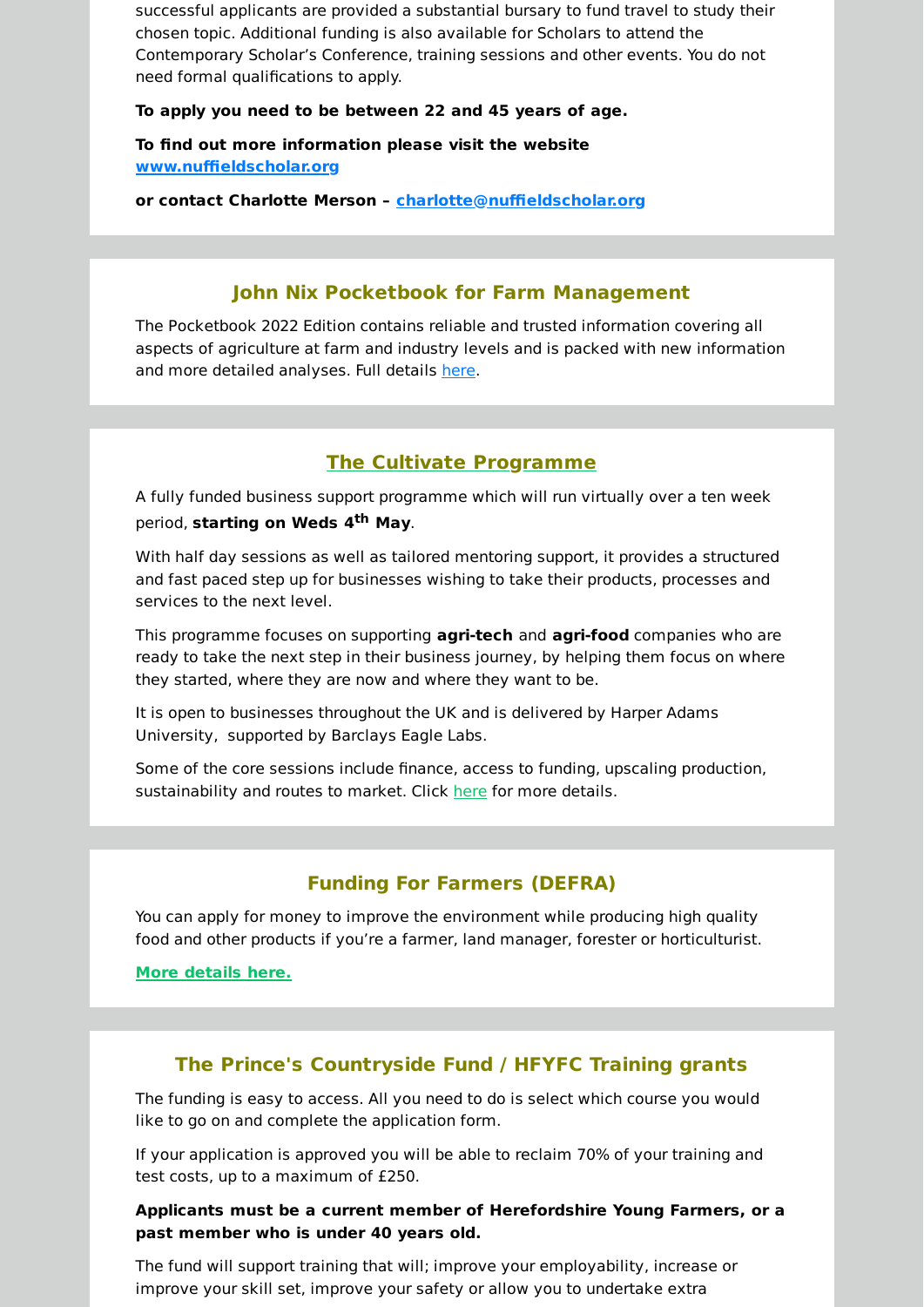responsibility in your current job.

**Whatever training you are applying for, please ensure that you submit your application form in good time before your course is due to take place, as training cannot be funded retrospectively.**

For any queries or to request an application form, please email Frances at **[admin@herefordshireruralhub.co.uk](mailto:admin@herefordshireruralhub.co.uk%C2%A0)**

## **Guidance for farmers on red diesel rule changes**

Just a reminder that on 1 April 2022 those who use red diesel (also known as rebated fuel) to power off-road vehicles and equipment have lost the entitlement and now have to use white diesel. Visit the NFU website for the details.

#### **NFU [Changes](https://www.nfuonline.com/updates-and-information/changes-to-red-diesel-rules-from-1-april-2022/?utm_source=newsletter&utm_medium=email&utm_campaign=name_latest_herefordshire_rural_hub_newsletter_may_2022&utm_term=2022-04-29) to Red Diesel**

## **The Jack Hughes Fund**

The Jack Hughes Fund is available to farmers and farm staff aged over 40 years working on a **Herefordshire** farm.

The amount of funding available is up to a maximum of 70% of the course cost to an overall maximum of £200.

**The funding is easy to access, but please note that the project will not support training retrospectively & places will be limited. Applicants need to be resident in Herefordshire.**

#### **Funding will support -**

- retraining or upskilling as they are leaving the industry
- training to support a new farm diversification enterprise
- training or business support for succession planning

#### **And is also available for farm-related training including -**

- Safe use of pesticides PA1, PA2, PA6
- Rodent control on farms
- Emergency first aid
- Food safety (Basic Food Hygiene)
- Chainsaw Maintenance & Cross Cutting (CS30)

For further details or an application form contact the **Herefordshire Community Foundation**

Email: **[administrator@herefordshirecf.org](mailto:administrator@herefordshirecf.org%C2%A0%C2%A0)** Phone: **01432 [272550](tel:01432 272550)**

See what **Visit Herefordshire** are up to, from Blossom Walks to Black and White Breaks. Keep up to date at their website, or sign up to their emails.

## **Visit [Herefordshire](https://www.visitherefordshire.co.uk/?utm_source=newsletter&utm_medium=email&utm_campaign=name_latest_herefordshire_rural_hub_newsletter_may_2022&utm_term=2022-04-29)**

## **7Y Training Services**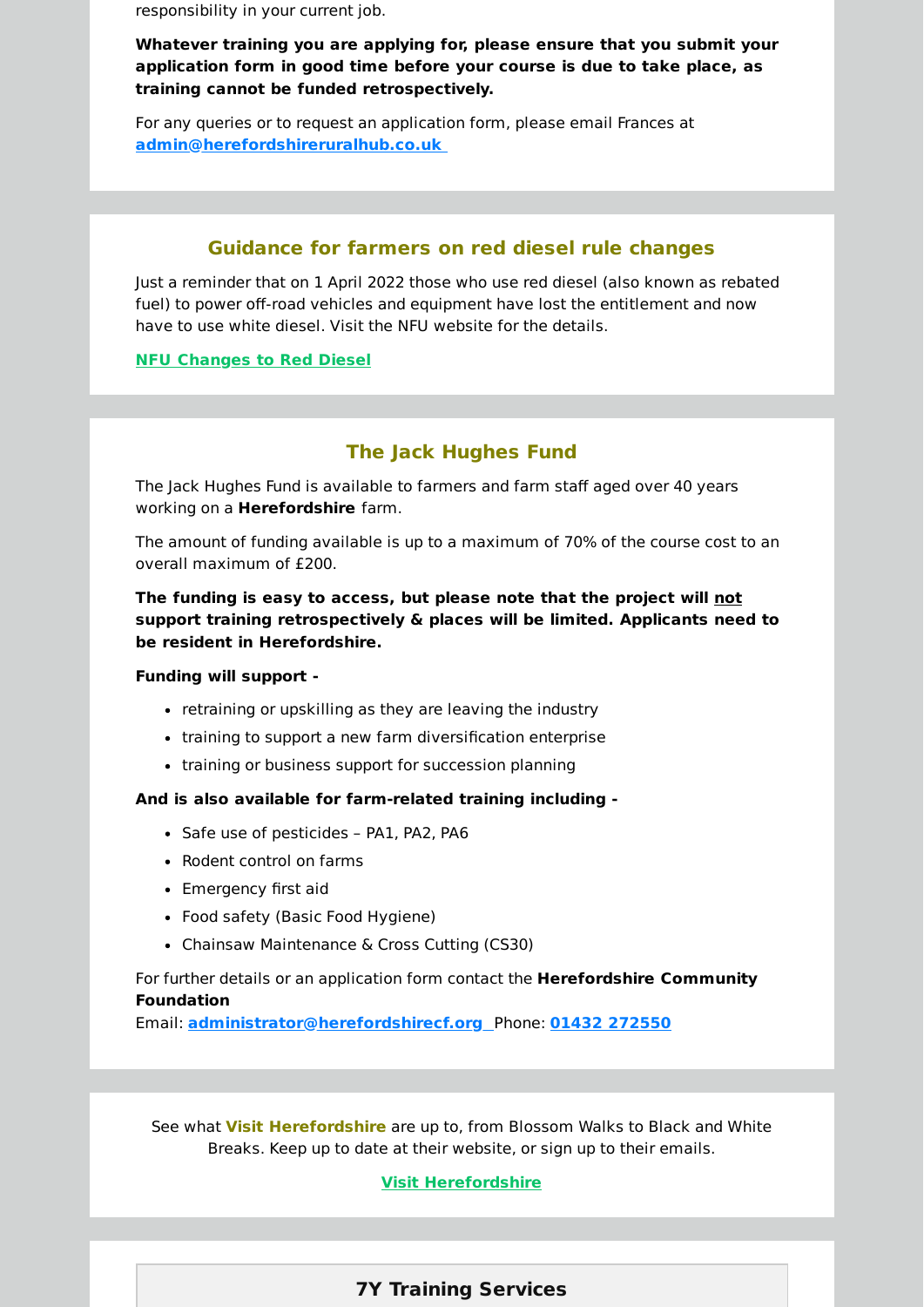## 7Y Training Centre, Wharton Farms, Wharton, Leominster, HR6 0NX **Contact Paula Strangwood Email [paula@7Ytraining.co.uk](mailto:paula@7Ytraining.co.uk)** Most courses will take place at Wharton, Leominster

| Course                                                                                                                                                                                   | Date                                                                                                                                                              |
|------------------------------------------------------------------------------------------------------------------------------------------------------------------------------------------|-------------------------------------------------------------------------------------------------------------------------------------------------------------------|
| C & G PA1 Safe Use of Pesticides                                                                                                                                                         | 18th May, 30th June.                                                                                                                                              |
| C & G PA6 Knapsack Sprayer                                                                                                                                                               | 19th May, 1st July.                                                                                                                                               |
| $C$ & G $CS30$ Chainsaw Maint $\delta$<br>Crosscutting                                                                                                                                   | TBC                                                                                                                                                               |
| Emergency First Aid at Work (1 day)                                                                                                                                                      | 9th Mav<br>22nd June                                                                                                                                              |
| First Aid at Work refresher (2 days)                                                                                                                                                     | 10th - 11th May<br>17th - 18th May<br>21st - 22nd June                                                                                                            |
| First Aid at Work (3 days)                                                                                                                                                               | 25th - 27th May<br>24th - 26th August                                                                                                                             |
| Rough Terrain Telescopic<br>Rough Terrain Telescopic over 9m<br>Counterbalance FLT<br>ATVs sit-astride Quad Bikes<br><b>ITSSAR MEWP - Scissor lift</b><br>360 Excavator (below 5 tonnes) | Machinery courses can be run for<br>either Novice, Experienced or<br>Refresher candidates, under a<br>variety of awarding bodies - Lantra,<br>ITSSAR, MEWP, RTITB |

| <b>Herefordshire &amp; Ludlow College</b><br>Details of these and other courses are on the college website at<br>www.hlcollege.ac.uk |                                   |
|--------------------------------------------------------------------------------------------------------------------------------------|-----------------------------------|
| Course                                                                                                                               | <b>Date</b>                       |
| CS31 Felling & Processing Trees up<br>to $380$ mm $(3$ days)                                                                         | 18th - 20th May, plus assessment  |
| CS38 Accessing a Tree Using Rope<br>and Harness (5 days)                                                                             | 9th - 13th May, plus assessment   |
| CS39 Aerial Cutting of Trees Using<br>Free Fall Techniques (3 days)                                                                  | 15th - 17th June, plus assessment |
| Safe Use of Brush Cutters &<br>Strimmers (1 day)                                                                                     | 20th May                          |
| PA1 Safe Use of Pesticides,<br>Foundation module (1 day)                                                                             | 8th June, including assessment    |
| PA2 Ground Crop Sprayers (1 day)                                                                                                     | 10th June, plus assessment        |
| PA6 Handheld Applicators (1 day)                                                                                                     | 9th June, plus assessment         |
| Safe Use of Chainsaw from MEWP<br>$(2 \text{ days})$                                                                                 | 4th - 5th May, plus assessment    |
| Tractor Driving for Adults (2 days)<br>Tractor Driving for 13 - 16 yr olds<br>$(2 \text{ days})$                                     | 7th - 8th May<br>30th - 31st May  |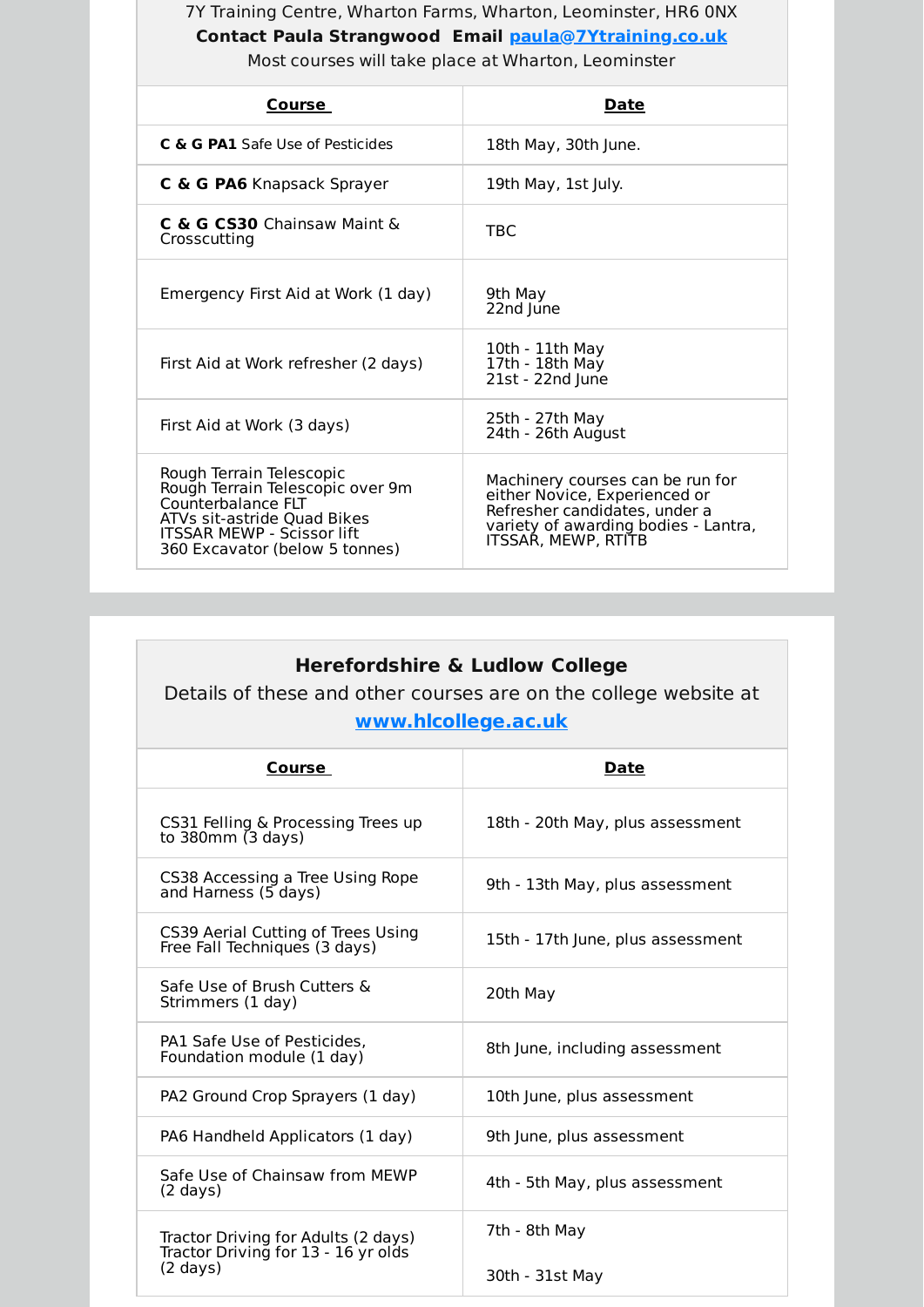## **Are you unsure about details of rules or regulations? Need help with understanding record keeping?**

- The Rural Services Helpline **[03000](tel:03000 200 301) 200 301** provides a single number for all **Farming Advice Service, Rural Payments Agency** or **Animal and Plant Health Agency (AHPA)** enquiries. It is open from Monday to Friday, 8.30am till 5pm
- **Natural England** 0300 060 [1115](tel:0300 060 1115) **[enquiries@naturalengland.org.uk](mailto:enquiries@naturalengland.org.uk)**
- **Environment Agency** Sharon Chisholm (Mon, Tues, Weds) Tel: 02030 [251692](tel:02030 251692) Email: **[sharon.chisholm@environment-agency.gov.uk](mailto:sharon.chisholm@environment-agency.gov.uk)**
- **C.L.A.** (Midlands) Helen Dale Tel: 01785 [337010](tel:01785 337010) Email: **[helen.dale@cla.org.uk](mailto:helen.dale@cla.org.uk)**
- **Animal Health & Trading Standards** [\(Herefordshire\)](tel:01432 383145) Tim Barber Tel: 01432 383145 Fax: 01432 [383169](tel:01432 383169)

#### **Could you or someone you know benefit from support?**

- **Farming Community Network** [03000](tel:03000 111 999) 111 999 website: [http://www.fcn.org.uk/](http://www.fcn.org.uk/?utm_source=newsletter&utm_medium=email&utm_campaign=name_latest_herefordshire_rural_hub_newsletter_may_2022&utm_term=2022-04-29)
- **"Farming Help"** (support for farmers affected by covid-19) [03000](tel:19) 03000 111 999) 111 999 website [http://www.farminghelp.co.uk](http://www.farminghelp.co.uk/?utm_source=newsletter&utm_medium=email&utm_campaign=name_latest_herefordshire_rural_hub_newsletter_may_2022&utm_term=2022-04-29)
- **Royal Agricultural Benevolent Institution (RABI)** 0800 188 [4444](tel:0800 188 4444) website: [http://www.rabi.org.uk/](http://www.rabi.org.uk/?utm_source=newsletter&utm_medium=email&utm_campaign=name_latest_herefordshire_rural_hub_newsletter_may_2022&utm_term=2022-04-29)
- **Borderlands Rural Chaplaincy** 07966 [927404](tel:07966 927404) website: [www.borderchaplain.org](http://www.borderchaplain.org/?utm_source=newsletter&utm_medium=email&utm_campaign=name_latest_herefordshire_rural_hub_newsletter_may_2022&utm_term=2022-04-29)
- **You Are Not Alone (YANA)** 0300 323 [0400](tel:0300 323 0400) website: [www.yanahelp.org/](http://www.yanahelp.org/?utm_source=newsletter&utm_medium=email&utm_campaign=name_latest_herefordshire_rural_hub_newsletter_may_2022&utm_term=2022-04-29)
- **Farming Help** [0845](tel:0845 367 9990) 367 9990 website: [www.farminghelp.org.uk/](http://www.farminghelp.org.uk/?utm_source=newsletter&utm_medium=email&utm_campaign=name_latest_herefordshire_rural_hub_newsletter_may_2022&utm_term=2022-04-29)
- **Addington Fund** [01926](tel:01926 620 135) 620 135 website: [www.addingtonfund.org.uk/](http://www.addingtonfund.org.uk/?utm_source=newsletter&utm_medium=email&utm_campaign=name_latest_herefordshire_rural_hub_newsletter_may_2022&utm_term=2022-04-29)
- **Herefordshire Samaritans** website: [www.samaritans.org/branches/herefordshire-samaritans](http://www.samaritans.org/branches/herefordshire-samaritans?utm_source=newsletter&utm_medium=email&utm_campaign=name_latest_herefordshire_rural_hub_newsletter_may_2022&utm_term=2022-04-29)
- **Carerstrust 4 All Hereford CarerLinks** 01432 [663057](tel:01432 663057) website: [www.carerstrust4all.org.uk](http://www.carerstrust4all.org.uk/?utm_source=newsletter&utm_medium=email&utm_campaign=name_latest_herefordshire_rural_hub_newsletter_may_2022&utm_term=2022-04-29)
- **ParkinsonsUK Hereford & District Branch** 01432 [850330](tel:01432 850330) website: [www.herefordparkinsons.org.uk](http://www.herefordparkinsons.org.uk/?utm_source=newsletter&utm_medium=email&utm_campaign=name_latest_herefordshire_rural_hub_newsletter_may_2022&utm_term=2022-04-29)
- **We are Farming Minds** 07506 [567500](tel:07506 567500) Email [Wearefarmingminds@gmail.com](mailto:Wearefarmingminds@gmail.com) 24-hour helpline: [0808](tel:0808 802 0070) 802 0070
- **Dementia Matters Here (fordshire)** 01432 [804480](tel:01432 804480)
- **OK Rehab** [https://www.okrehab.org/](https://www.okrehab.org/?utm_source=newsletter&utm_medium=email&utm_campaign=name_latest_herefordshire_rural_hub_newsletter_may_2022&utm_term=2022-04-29) Local Drug & Alcohol rehabilitation and addiction treatment. **Herefordshire** rehab: [https://www.okrehab.org/local-areas/drug-alcohol-rehab-herefordshire/](https://www.okrehab.org/local-areas/drug-alcohol-rehab-herefordshire/?utm_source=newsletter&utm_medium=email&utm_campaign=name_latest_herefordshire_rural_hub_newsletter_may_2022&utm_term=2022-04-29)

**Please support our "Go To Businesses" who can be found on our website at**

**[www.herefordshireruralhub.co.uk/go-to-businesses/](http://www.herefordshireruralhub.co.uk/go-to-businesses/?utm_source=newsletter&utm_medium=email&utm_campaign=name_latest_herefordshire_rural_hub_newsletter_may_2022&utm_term=2022-04-29)**

**Thorne Widgery Accountants Ltd --- Berrys --- DJM Consulting**

**Hope to Achieve --- 7Y Training --- CXCS**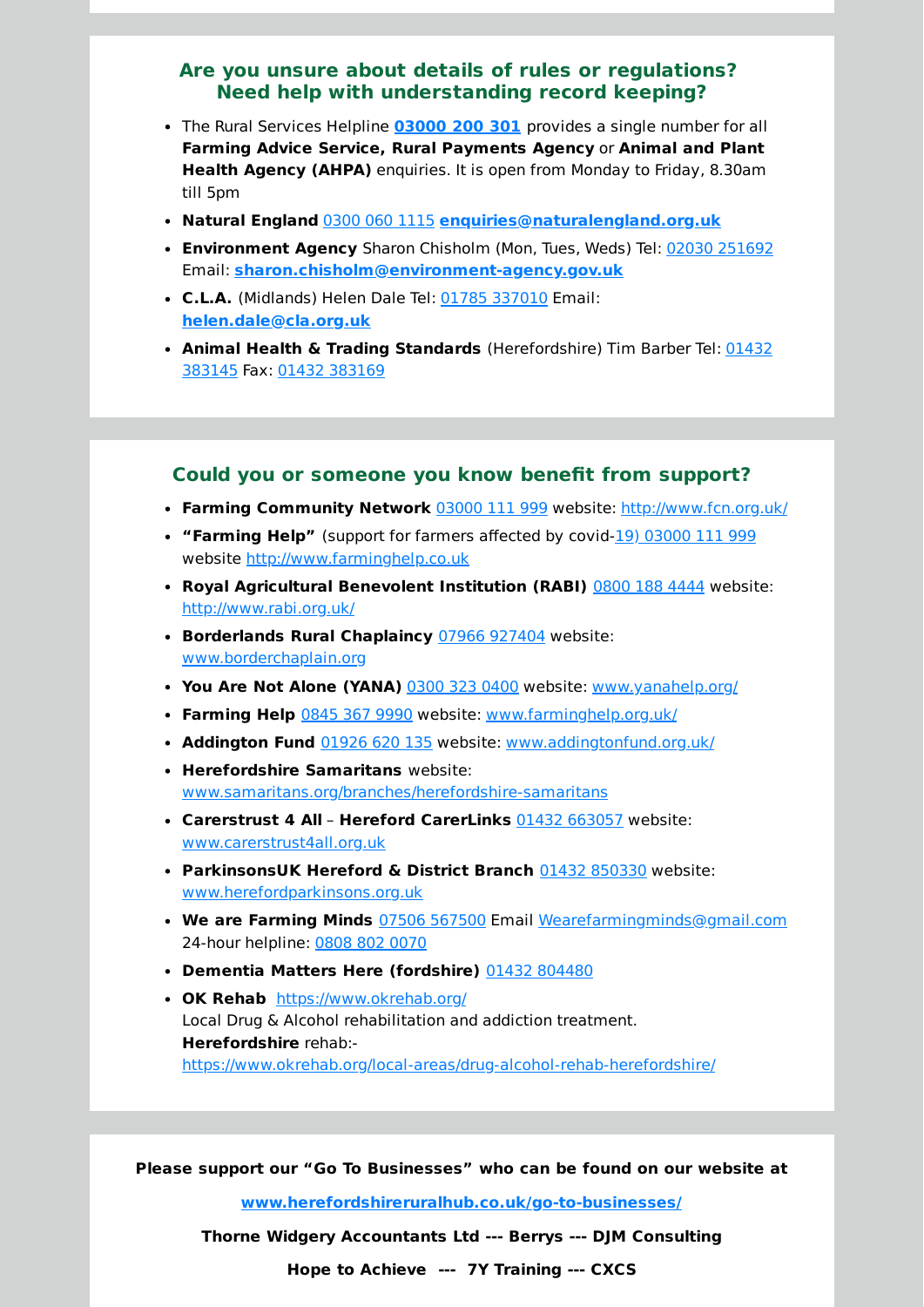#### **Davis Meade Property Consultants --- Lanyon Bowdler Solicitors**

**If you would like to be <sup>a</sup> "Go to Business" go to: [http://www.herefordshireruralhub.co.uk/apply-become-go-business/](http://www.herefordshireruralhub.co.uk/apply-become-go-business/?utm_source=newsletter&utm_medium=email&utm_campaign=name_latest_herefordshire_rural_hub_newsletter_may_2022&utm_term=2022-04-29)**

> or contact Frances for more information – Email **[admin@herefordshireruralhub.co.uk](mailto:admin@herefordshireruralhub.co.uk)**



## **Meet Lizzie!**

Lizzie is new to the Herefordshire Rural Hub team and is in the process of taking over from Fran as newsletter editor.

Lizzie lives in North Herefordshire with her family, and enjoys spending time outdoors. Lizzie works freelance for rural Herefordshire businesses and is looking forward to being involved with Herefordshire Rural Hub.

# **Herefordshire Rural Hub Classified**

Would you like to place an Advert for e.g. **Services** / **Job Vacancy / Items for sale / Looking for work**

Then please contact **Frances** for full details of the advertising packages on our **Classified Page**

Email **[admin@herefordshireruralhub.co.uk](mailto:admin@herefordshireruralhub.co.uk)**

## **Copy deadline for the next newsletter is 15th May.**